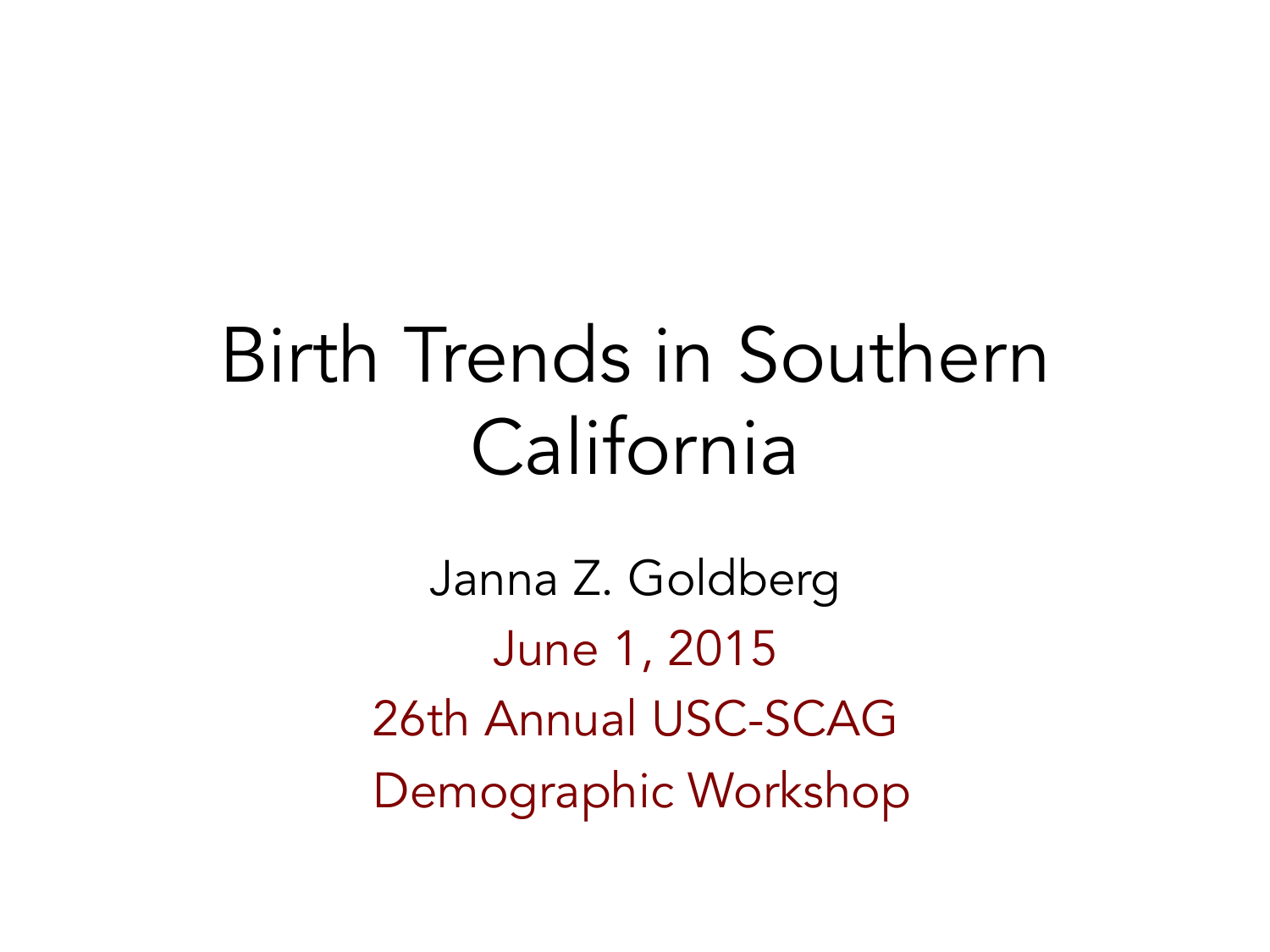*How has the Great Recession affected fertility in Southern California? And what comes next?*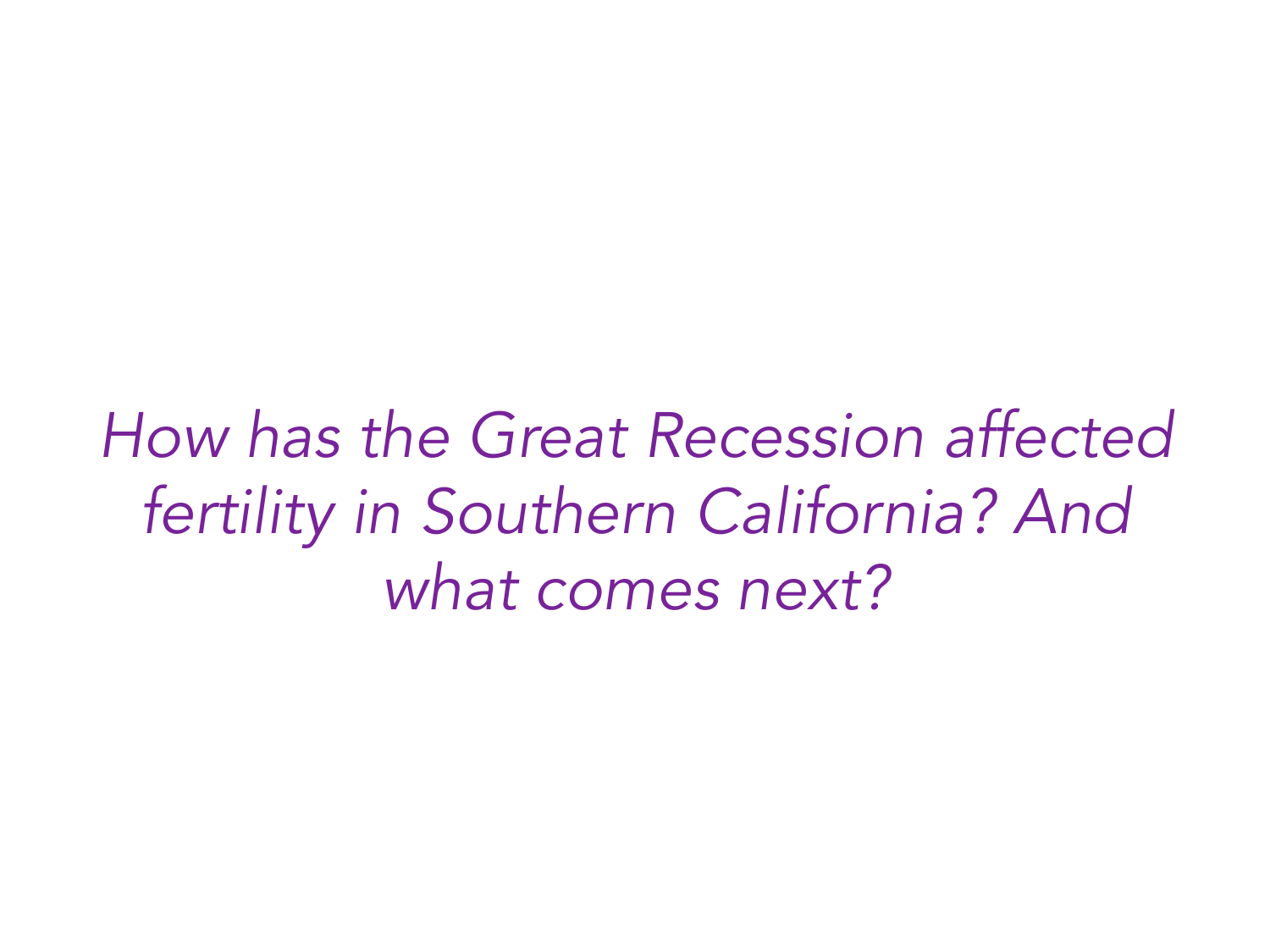# Birth Trends in Southern California

### Changes in fertility rates

### Who are the mothers?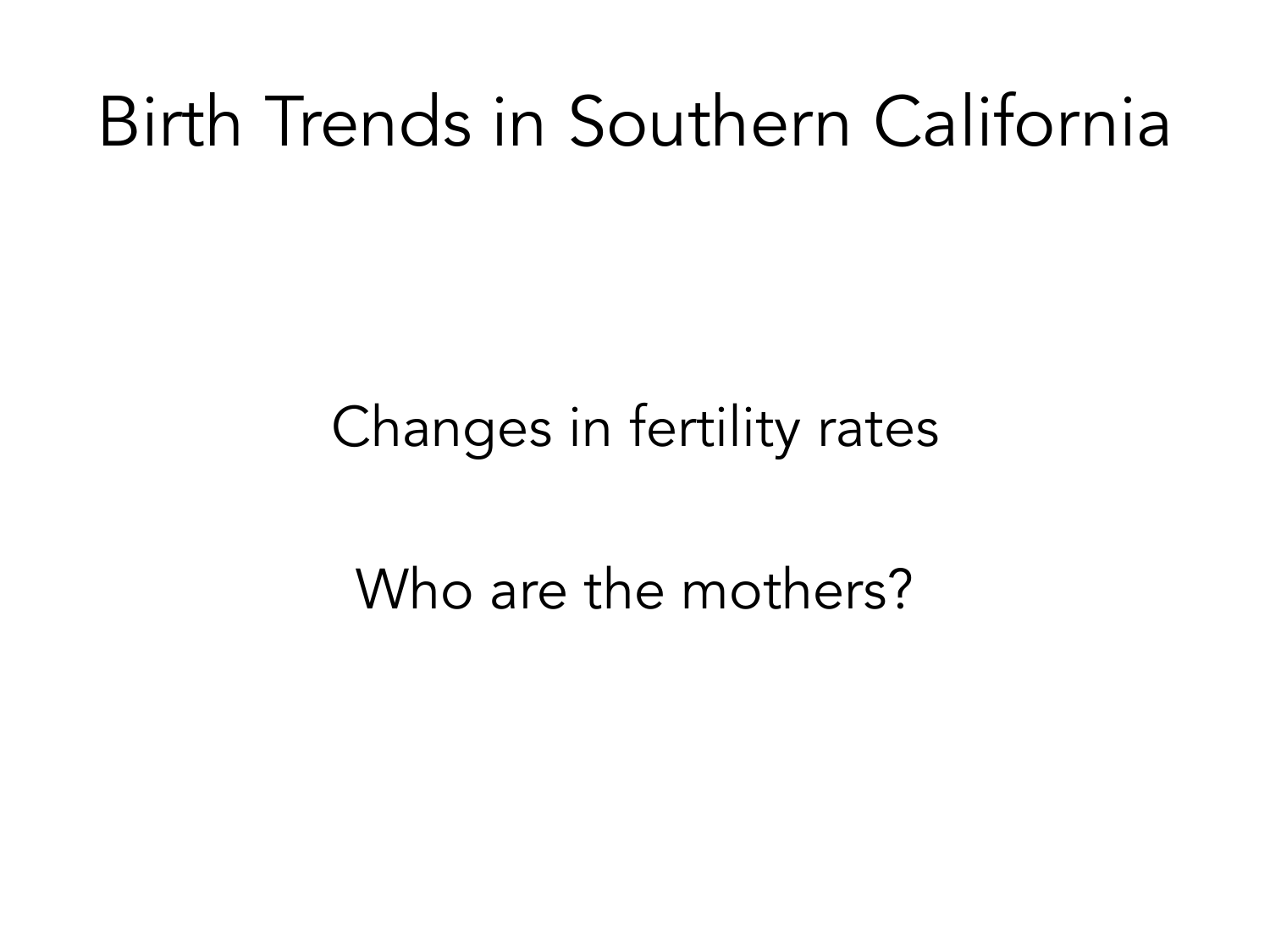# Changes in fertility rates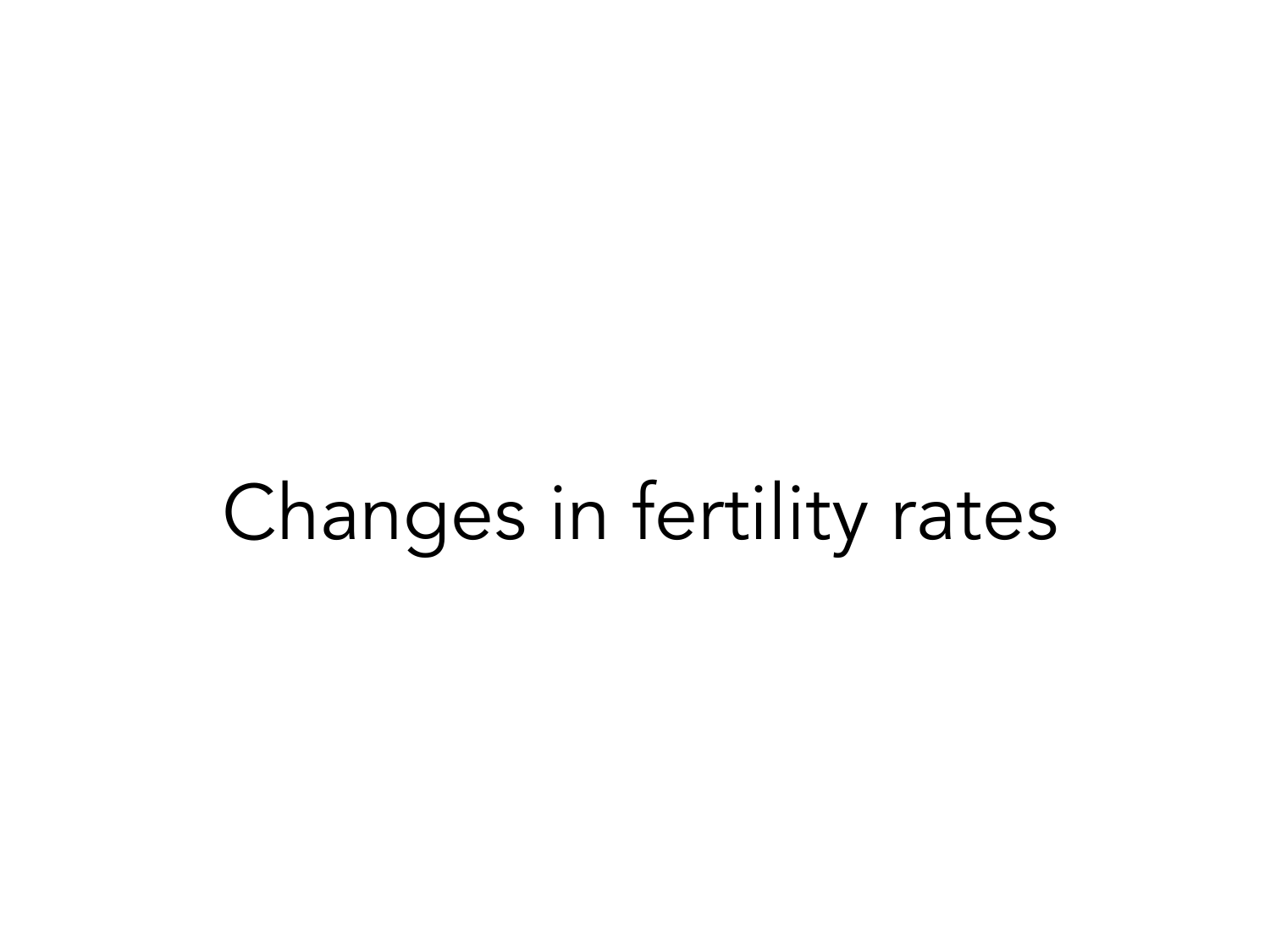### Total Fertility Rate in the United States 1970-2013



Source: Martin, JA, et al. (2015) Births: Final data for 2013. *National Vital Statistics Reports*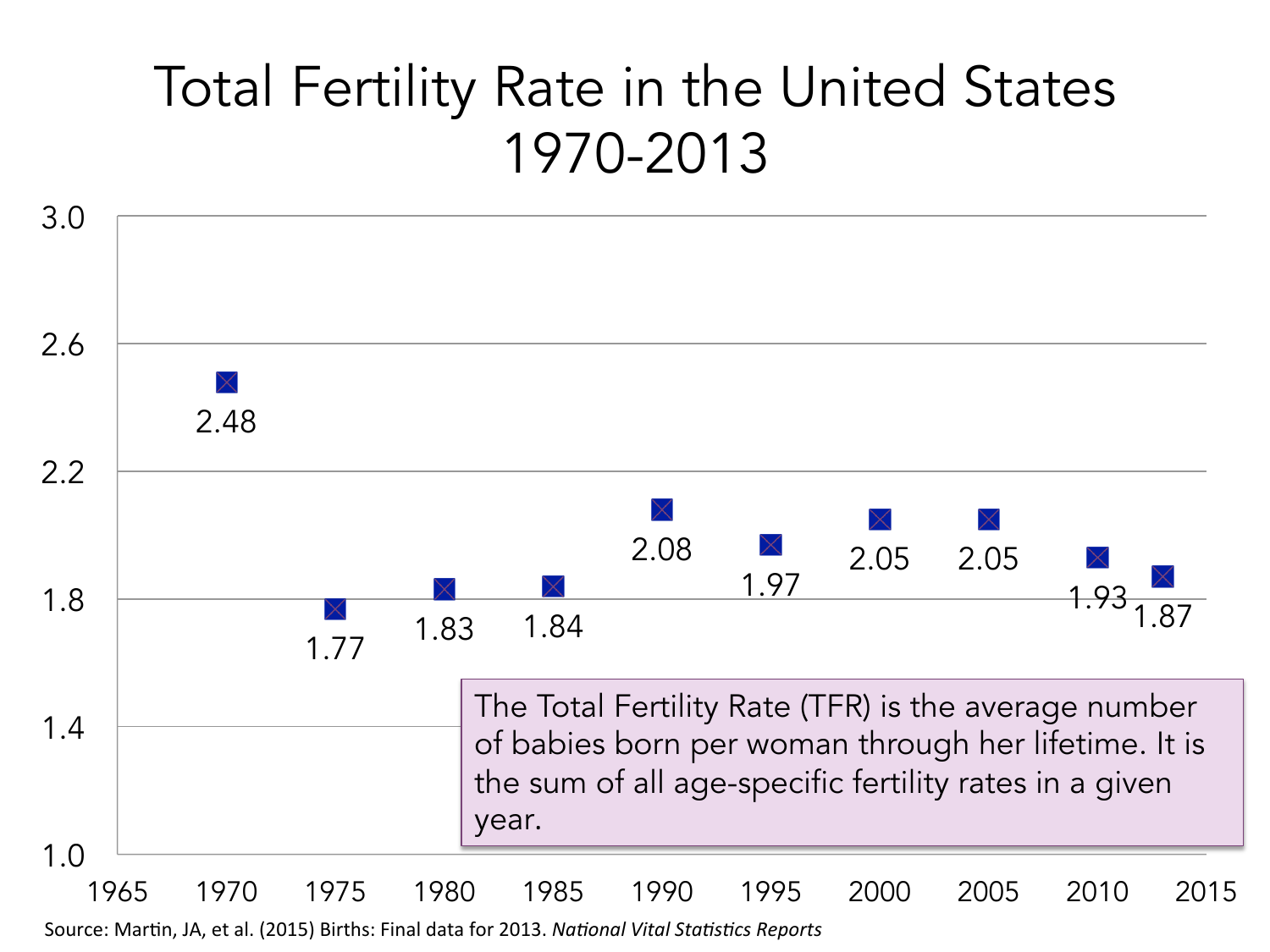### Total Fertility Rate: U.S., CA and LA County



Source: CA Department of Public Health: Birth Statistical Master File, and U.S. Census Bureau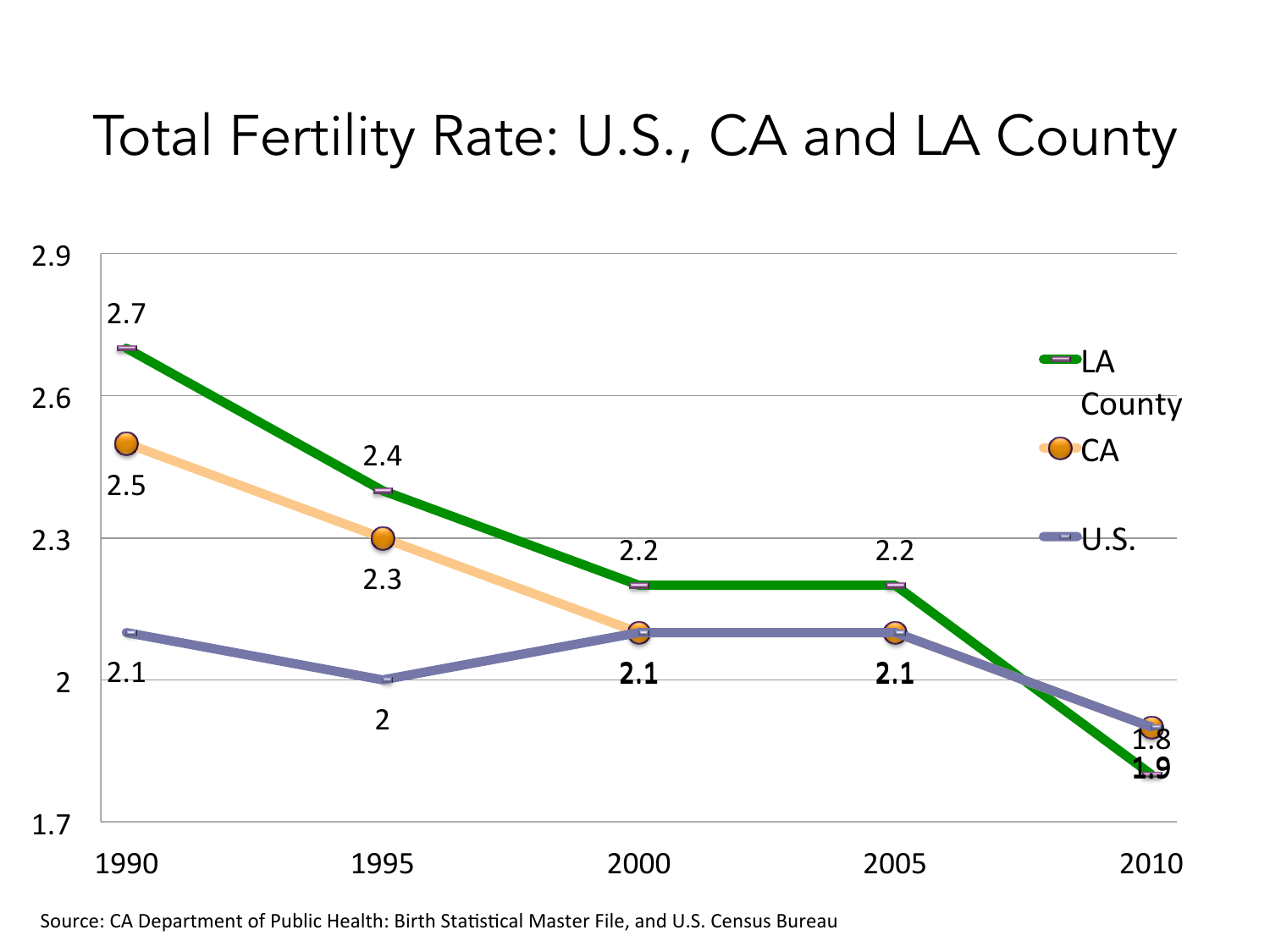#### Number of Births by County, 1970-2020



*Source: CA DOF Historical and Projected Births, 2014*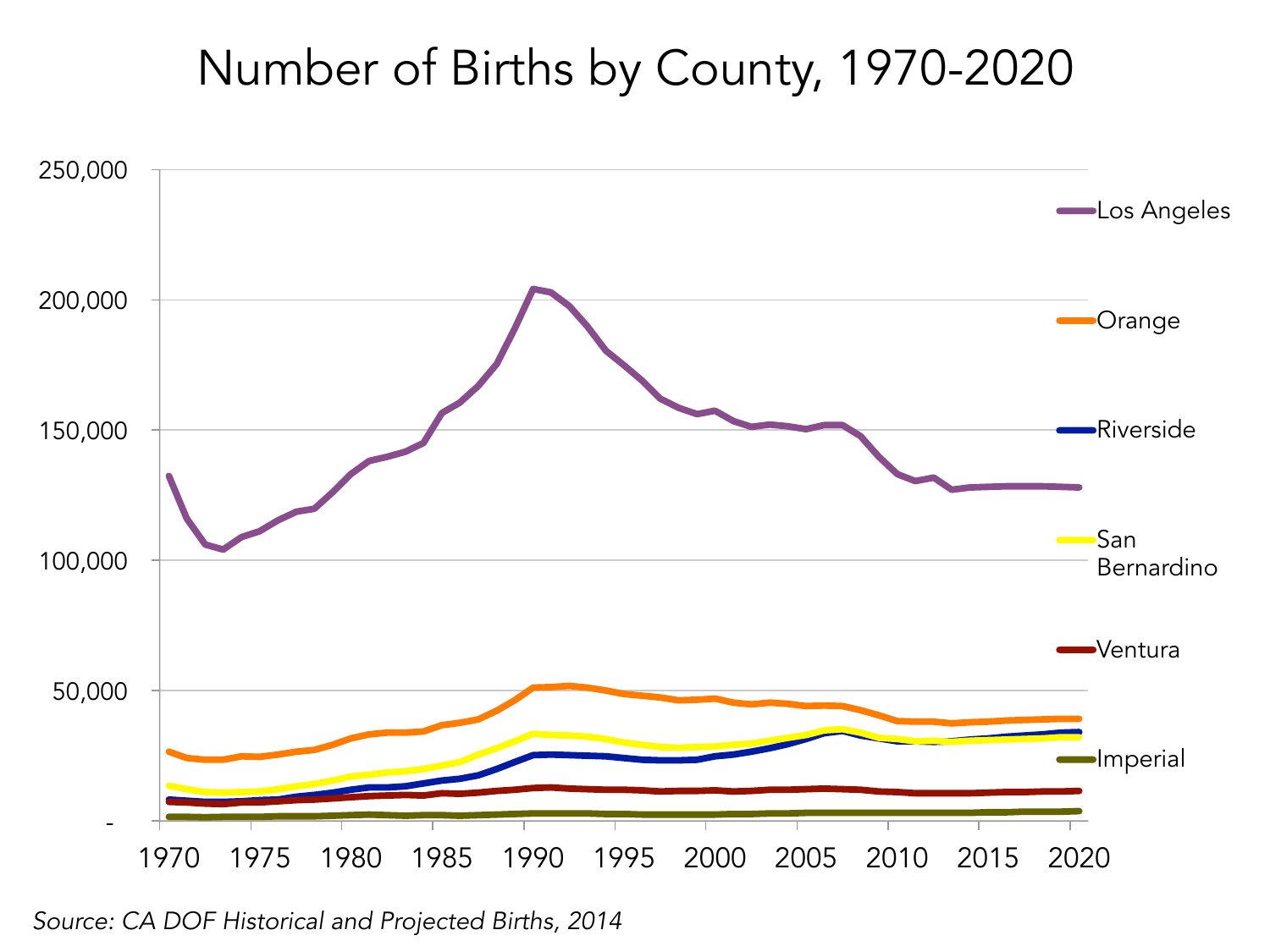# Who are the mothers?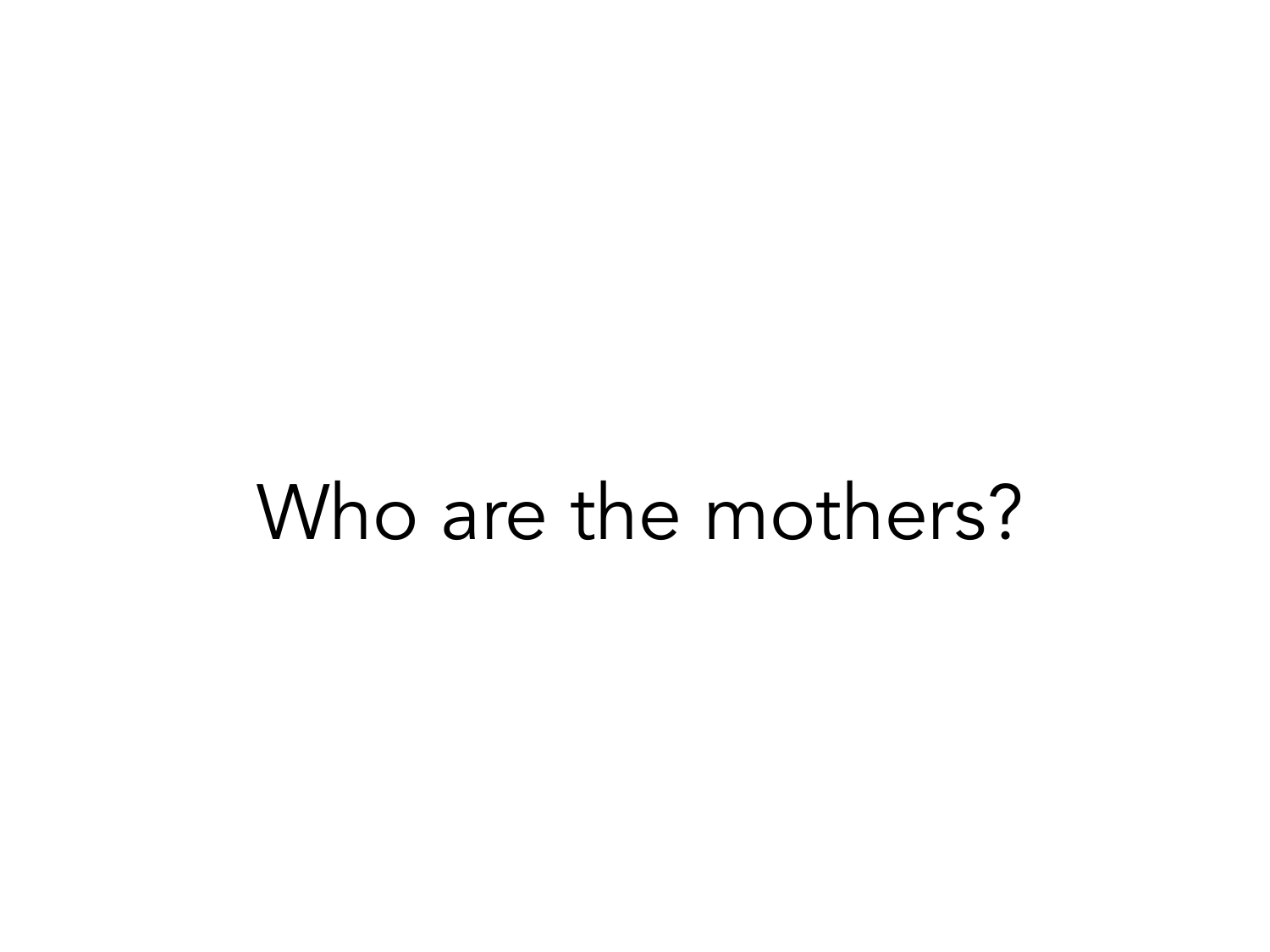#### Births by age in California



Source: California Department of Finance, 2014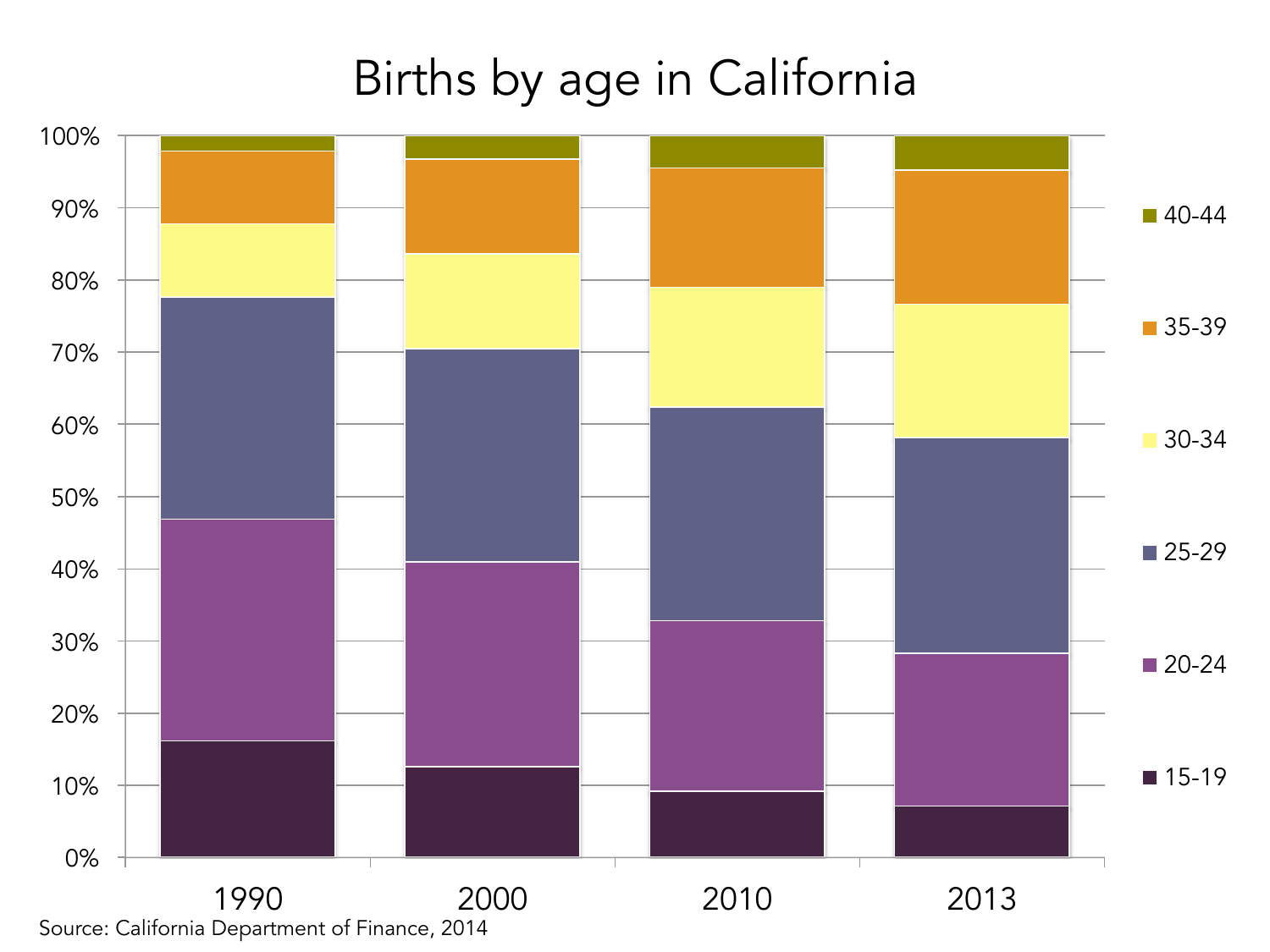#### Births in 2013 by age groups: U.S., CA, LA County

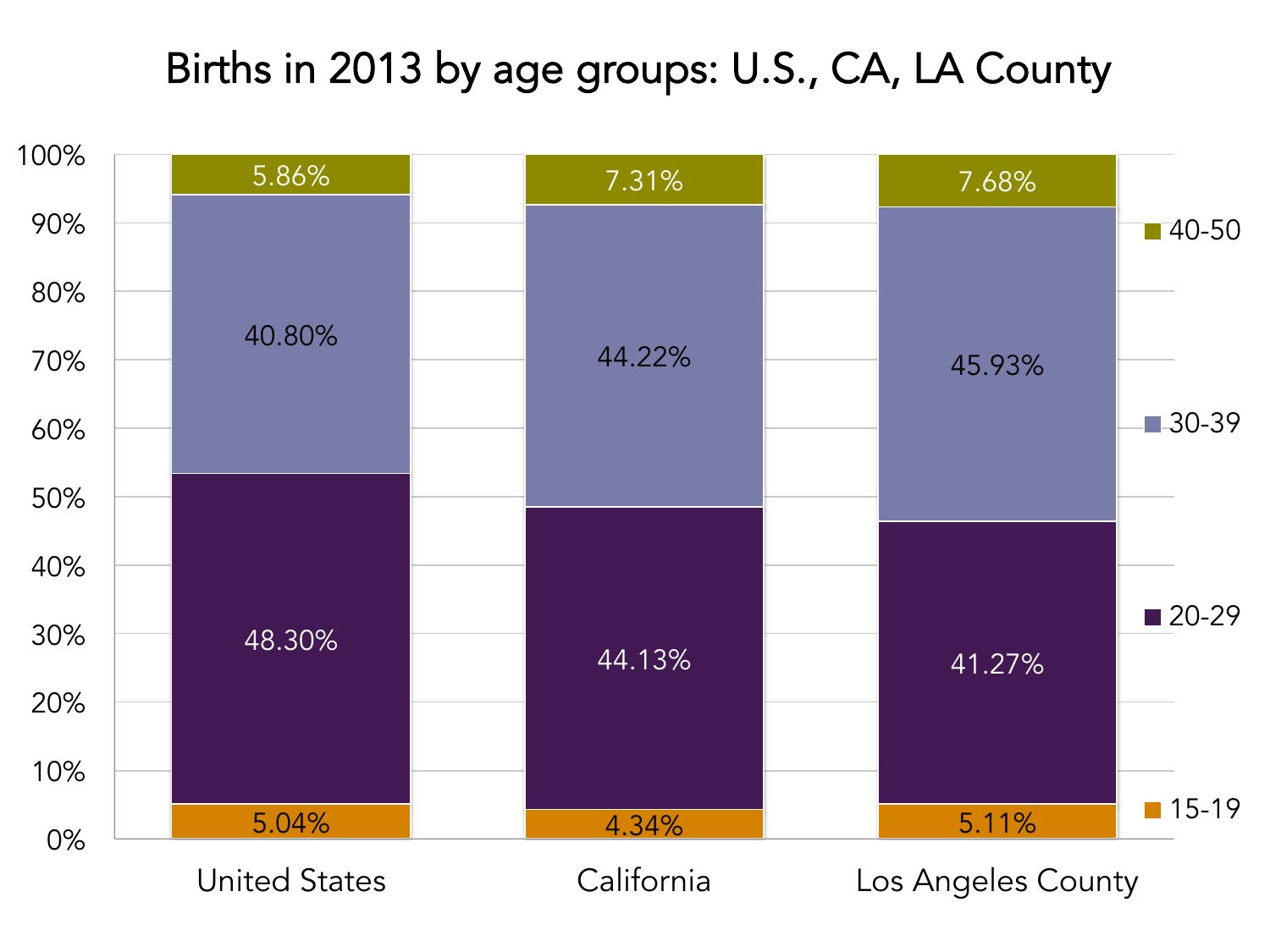# Changes in marriage and fertility

- Not only are fewer women having babies, but significantly fewer of those babies are to married mothers
- Age at first marriage continues to rise; during and post Recession marriage and childbearing delayed
- Births on the rise to unmarried women than married in most SCAG Counties, although some rise in presence of unmarried partner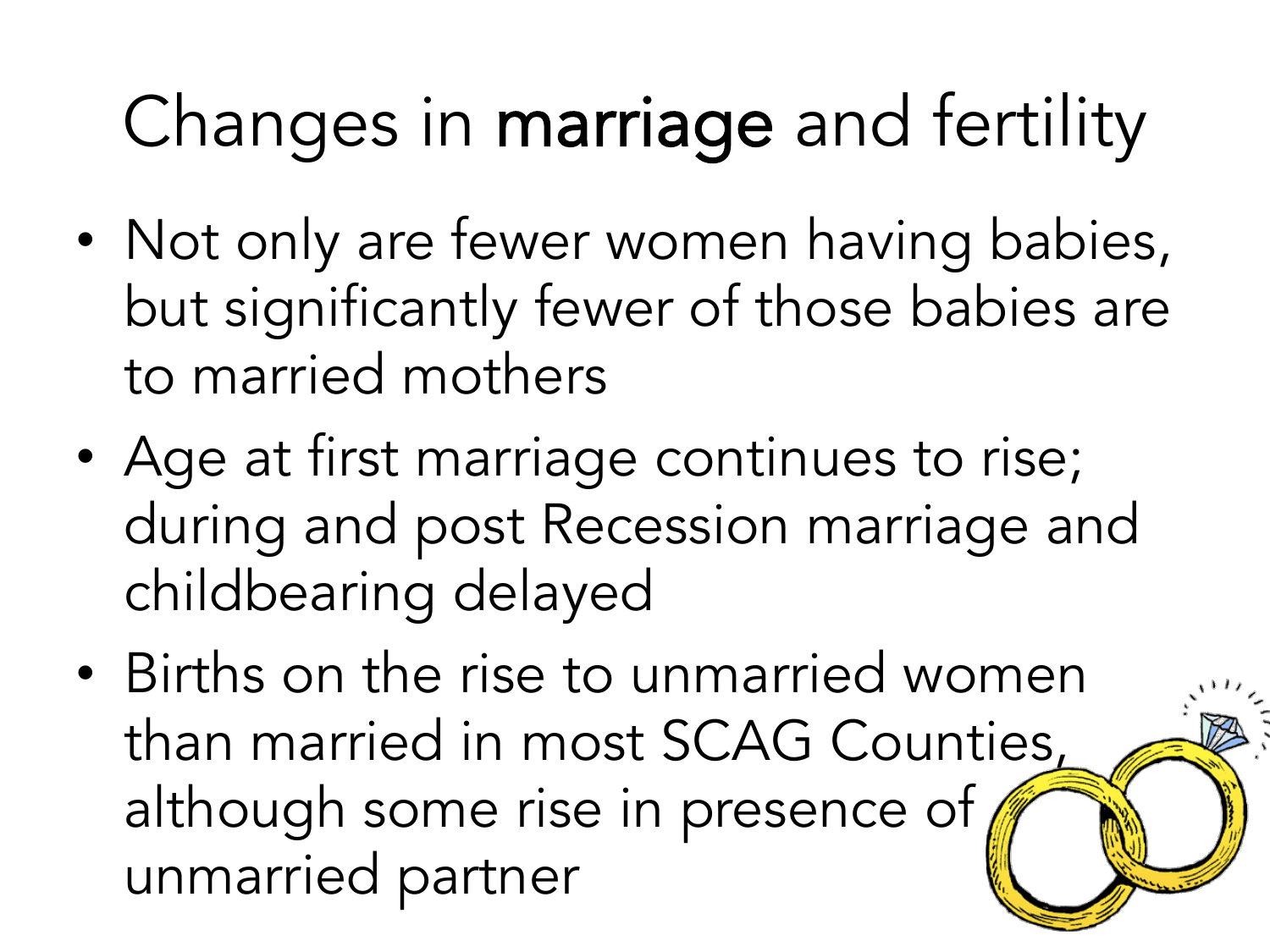| Marital Status of Mothers by County            |                         |                         |            |
|------------------------------------------------|-------------------------|-------------------------|------------|
|                                                | 2006                    | 2013                    |            |
| Los Angeles<br>Married<br>Unmarried<br>partner | 67.2%<br>32.8%<br>8.5%  | 59.6%<br>40.4%<br>11.6% |            |
| Orange<br>Married<br>Unmarried<br>partner      | 76.7%<br>23.3%<br>6.0%  | 77.0%<br>23.0%<br>7.2%  |            |
| Riverside<br>Married<br>Unmarried<br>partner   | 68.0%<br>32.0%<br>9.5%  | 54.5%<br>45.5%<br>14.3% | 15%        |
| San Bernardino<br>Married<br>Unmarried         | 68.9%<br>31.1%          | 54.0%<br>46.0%          | difference |
| partner<br>Ventura                             | 12.1%                   | 13.8%                   |            |
| Married<br>Unmarried<br>partner                | 70.6%<br>29.4%<br>10.6% | 63.0%<br>37.0%<br>5.4%  |            |

Source: US Census Bureau, American Community Survey, Table B13004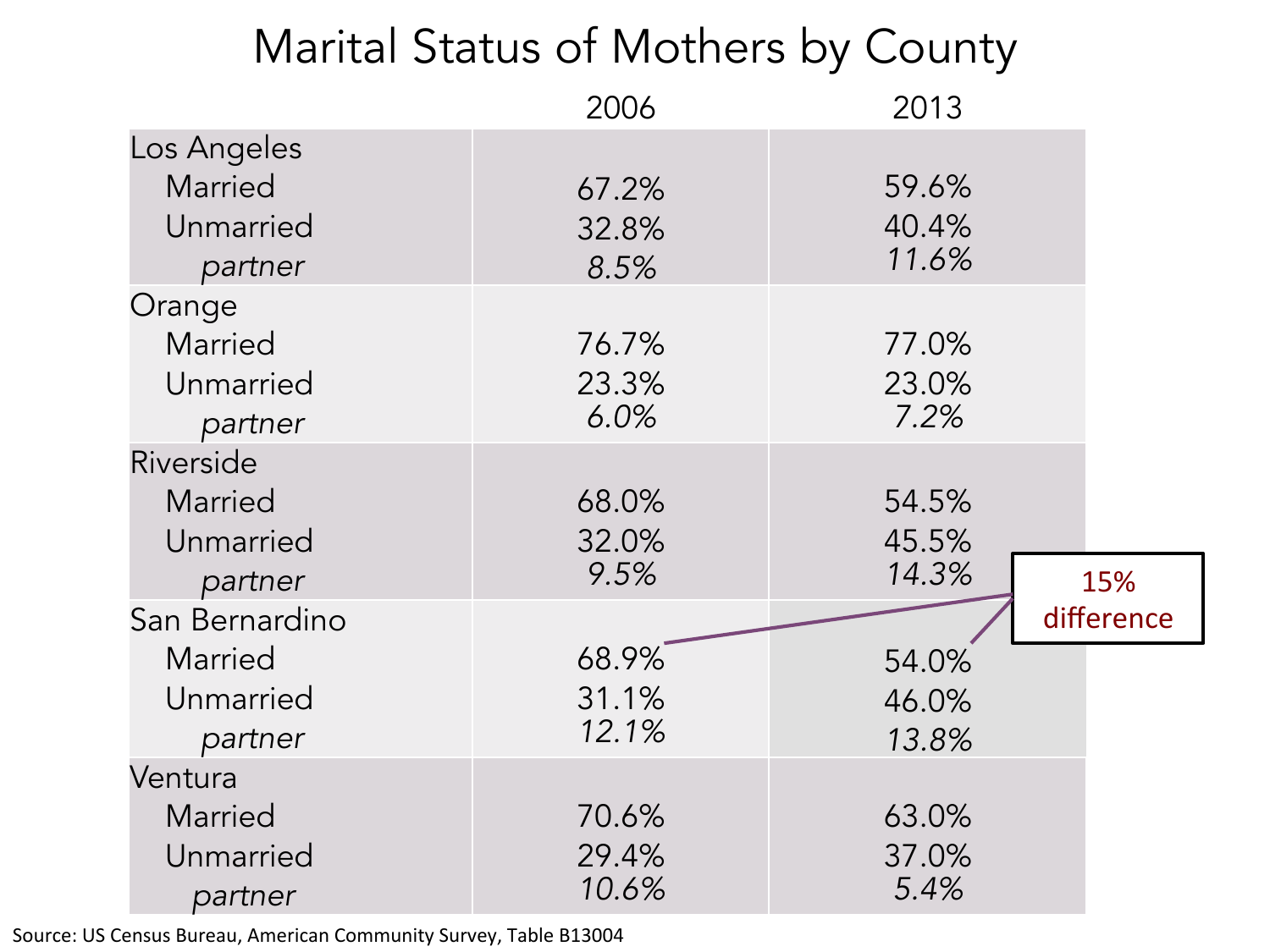#### Total Fertility Rate in California, by Race/Ethnicity, 2000-2023



*Source: CA DOF Historical and Projected Births, 2014*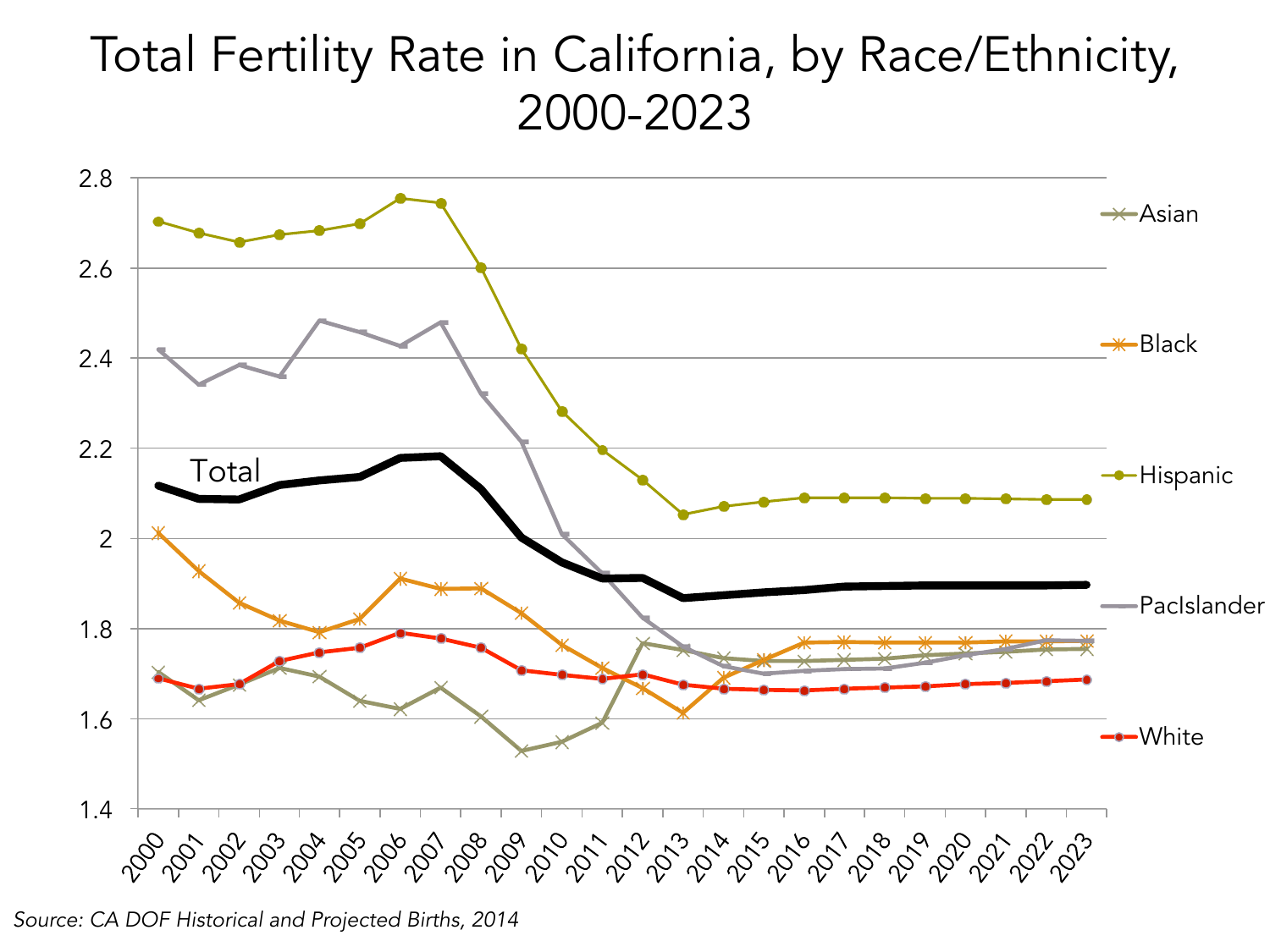### Births by race/ethnicity 2013

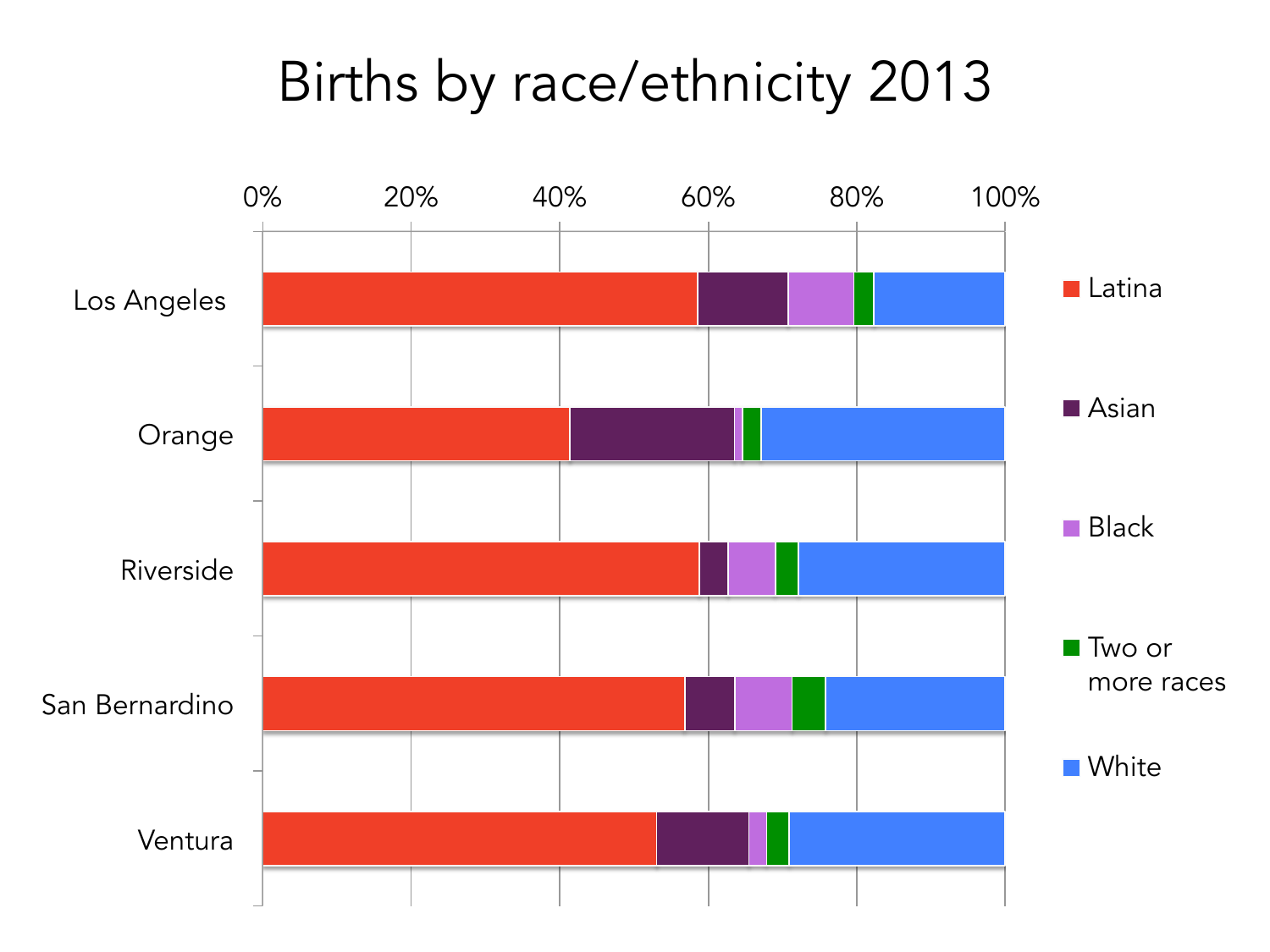### Change in Percent Share of Births 2007-13

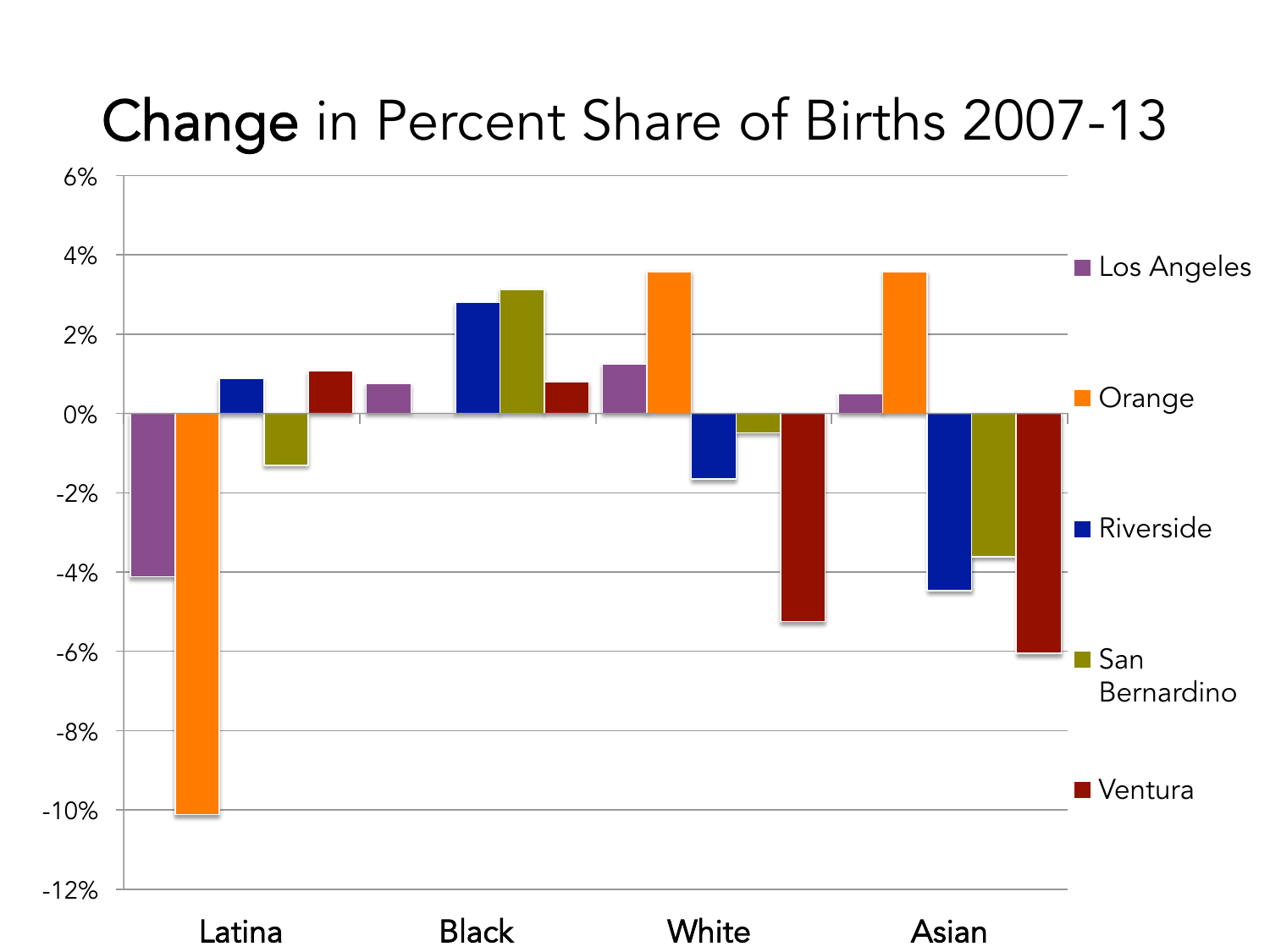### Percent distribution of births by nativity of mother Los Angeles County, 2005-2013



Source: ACS 1-year estimates, Table S1301, 2005-2013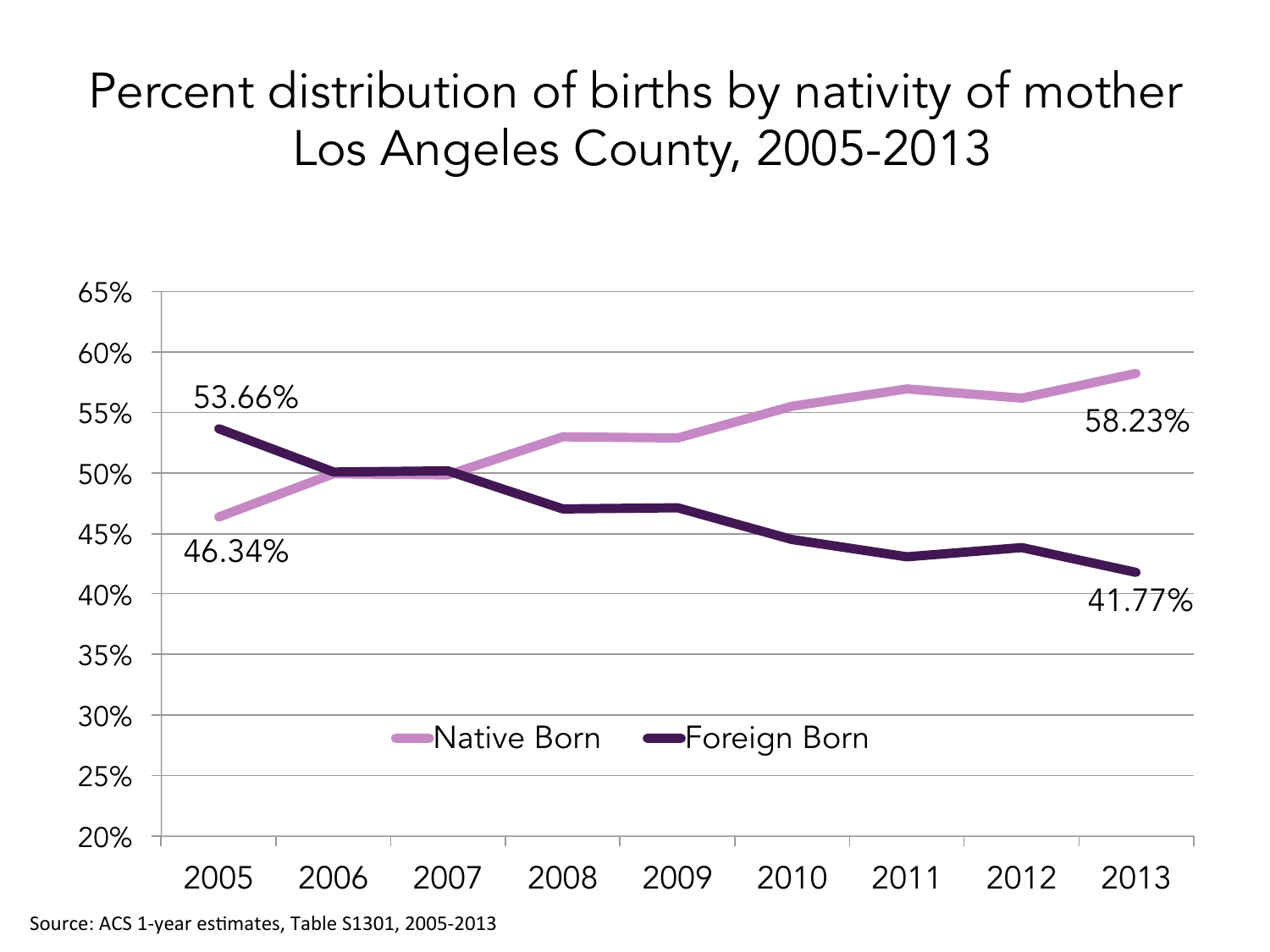#### Educational attainment of mothers Los Angeles County 2005-13



Source: ACS, Table S1301, 2005-2013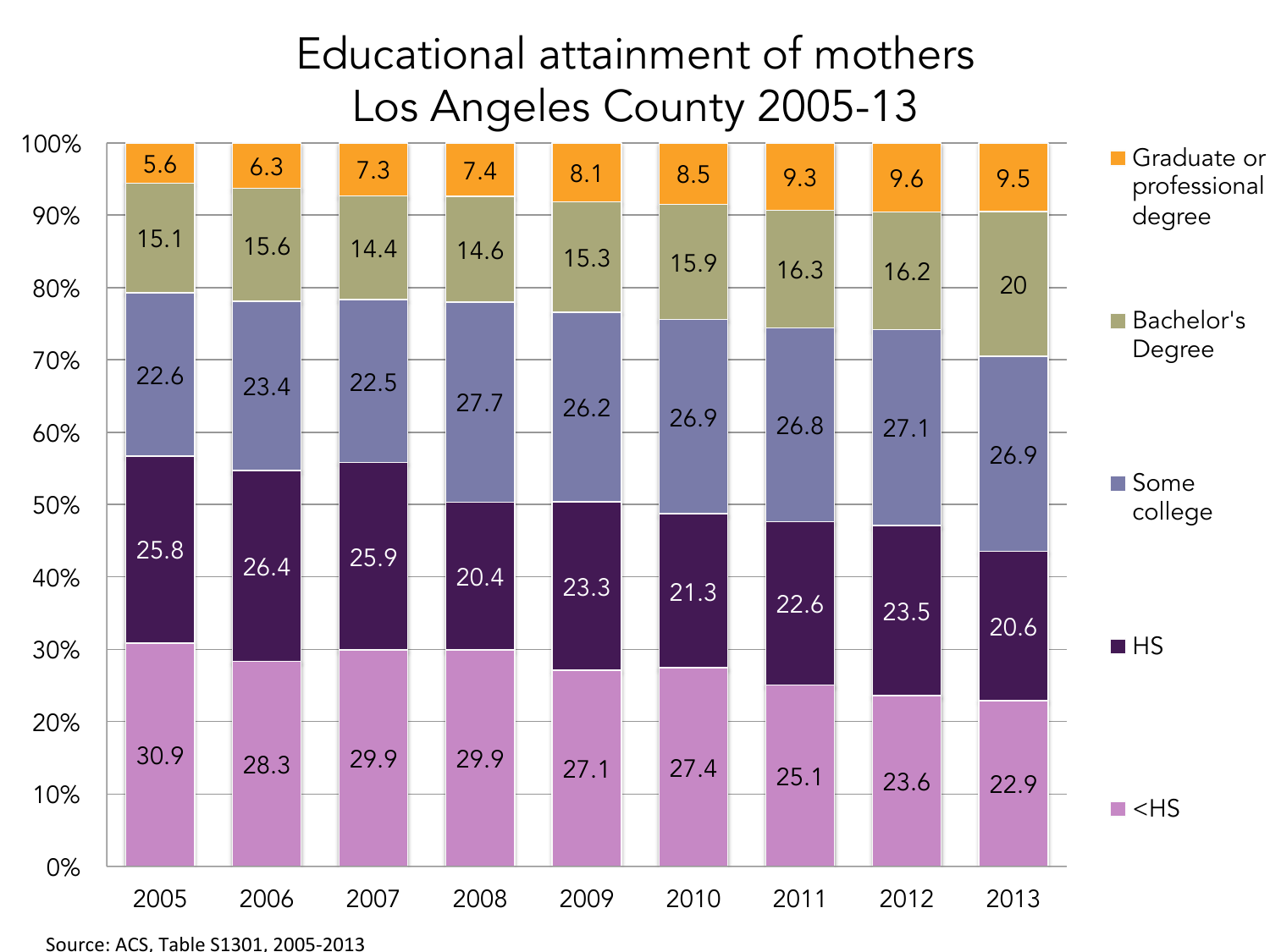## Poverty Status of mothers



Source: ACS Table B13010, 2005, 10, 13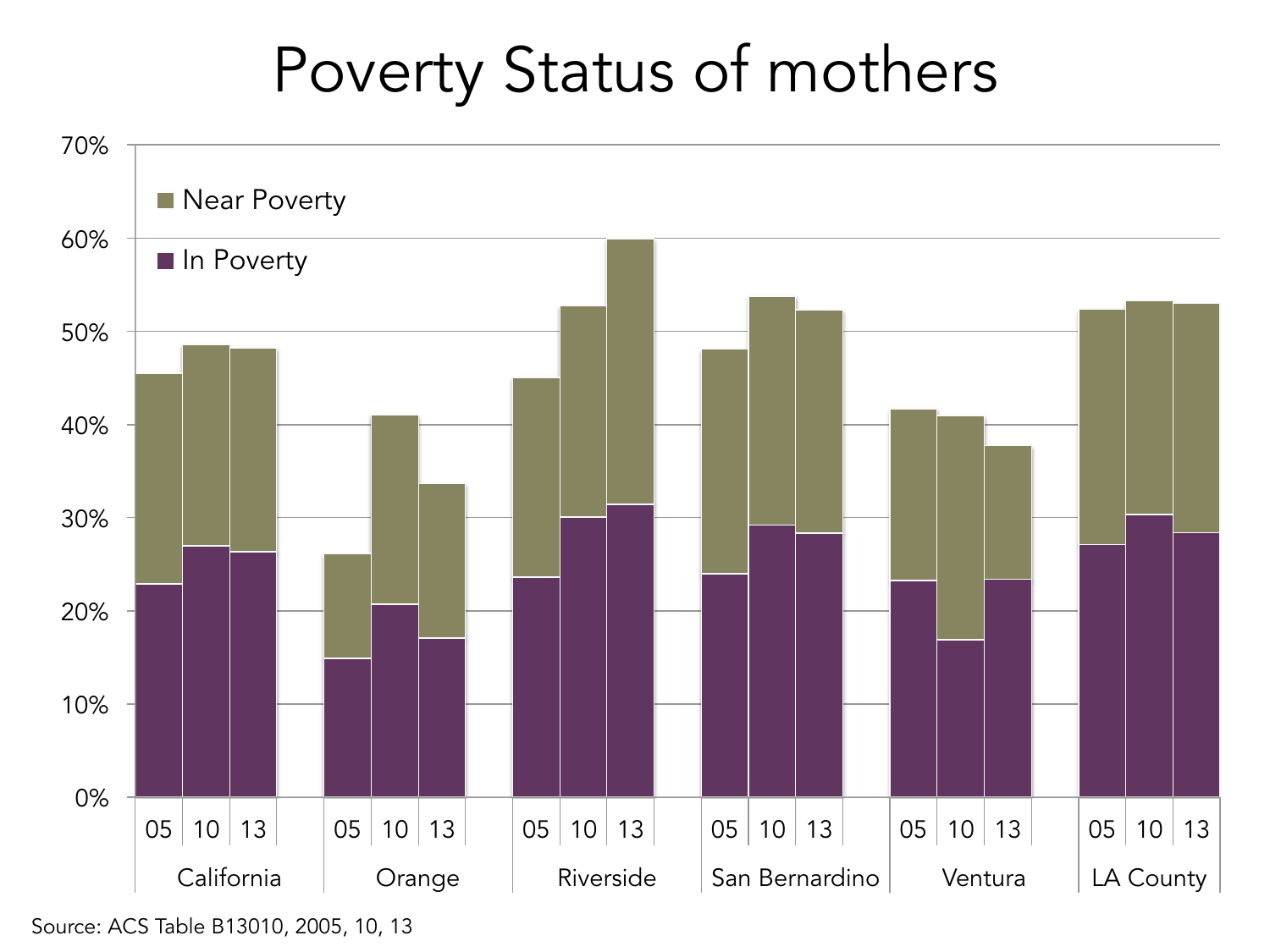# Conclusions

- Births to native born women now outnumber births to immigrants
- Latina births have been most affected by the recession
- Births to married women have declined, but births to women with partners have gone up
- What does this all mean?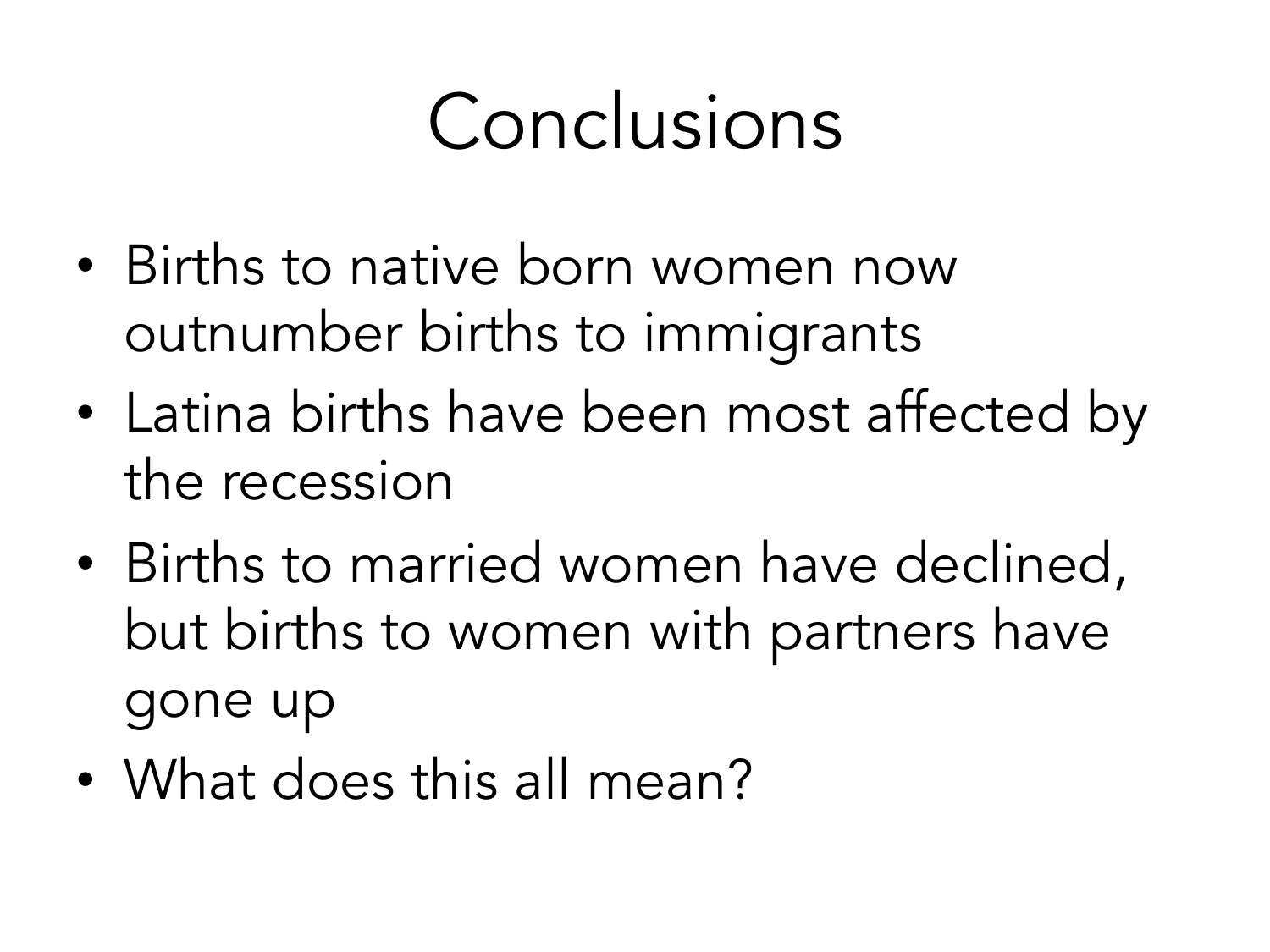### References

- Astone, Nan M., Martin, Steven and Peters, H. Elizabeth, 2015. Millennial Childbearing and the Recession. Urban Institute Research Paper
- Cherlin, A., Cumberworth, E., Morgan, S. P. & Wimer, C. (2013) The Effects of the Great Recession on Family Structure and Fertility, *Annals of the American Academy of Political and Social Science, 650*(1), 214-31
- Martin, J.A., Brady, H., Osterman M., Curtin S., & Matthews, T.J. (2015). "Births: Final Data for 2013." *National Vital Statistics Reports 6*4 (1). Hyattsville, MD: Centers for Disease Control and Prevention, National Center for Health Statistics.
- State of California, Department of Finance, Demographic Research Unit. Historical and Projected State and County Births, 1970-2023, with Actual and Projected Fertility Rates by Mother's Age and Race/Ethnicity, 2000-2023. Sacramento, California: December 2014.
- United States Census Bureau, American Community Survey